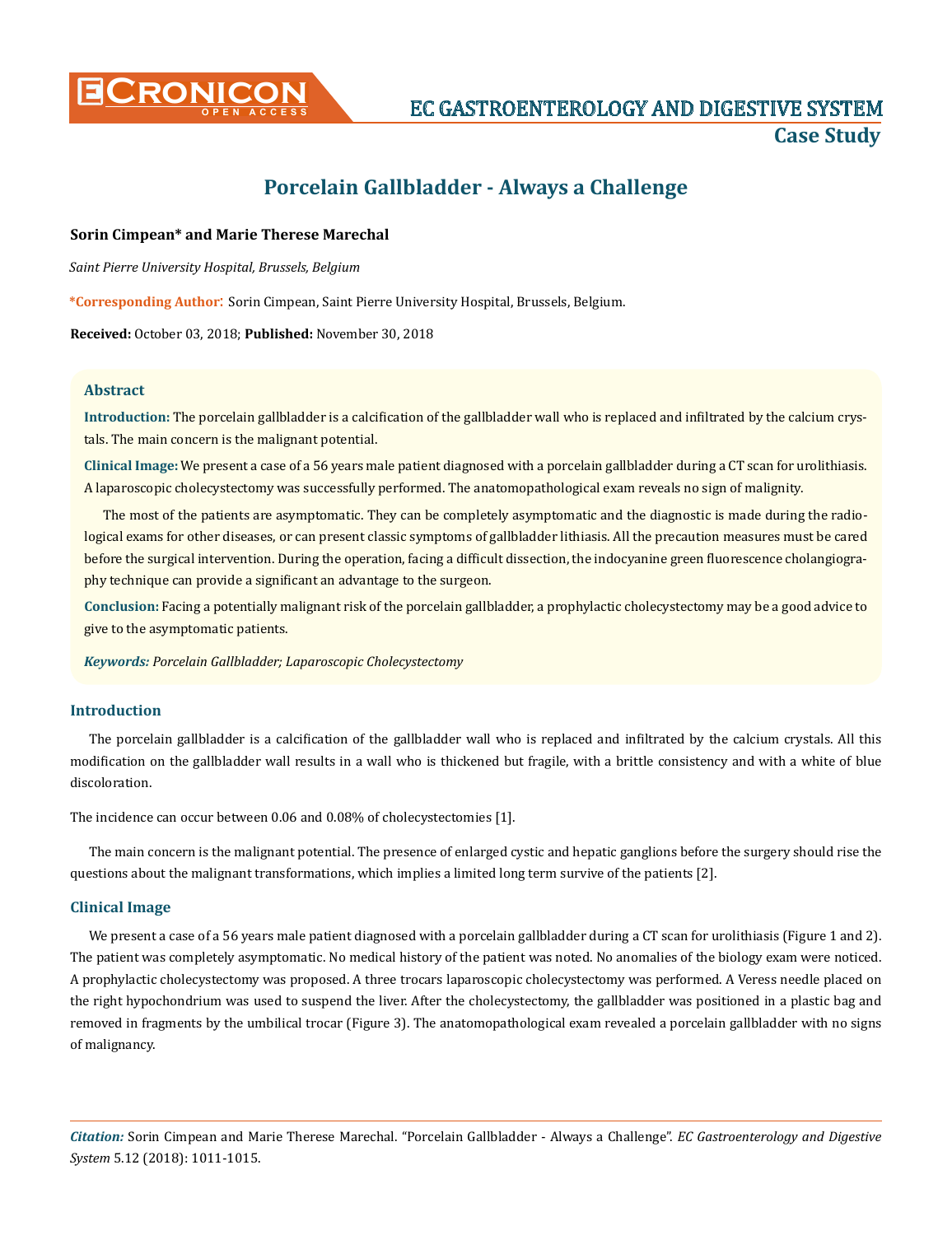

*Figure 1*



*Figure 2*

*Citation:* Sorin Cimpean and Marie Therese Marechal. "Porcelain Gallbladder - Always a Challenge". *EC Gastroenterology and Digestive System* 5.12 (2018): 1011-1015.

1012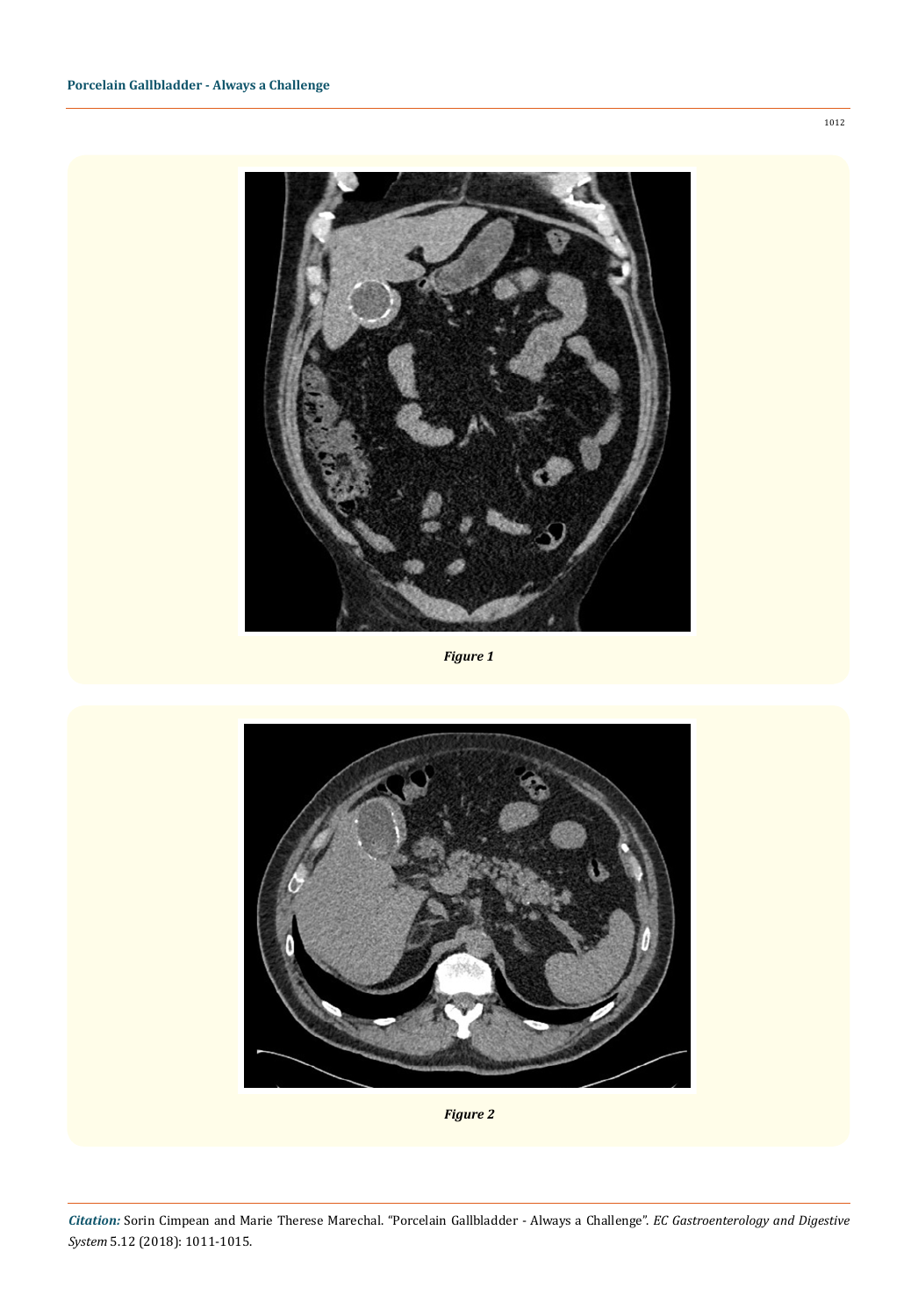

*Figure 3*

Porcelain gallbladder or calcified gallbladder or cholecystopathia chronica calcarea is a relatively rare condition and is considered as high risk for carcinoma gallbladder. The risk of malignancy ranges from 5 to 22%. The calcified gallbladder and is considered as end stage of chronic cholecystitis [2,3].

The wall chronic irritation is present in 95% of the cases and cystic duct obstruction with bile stagnation facilitate mucosal calcium carbonate precipitation. The calcification of the wall can be including dystrophic calcification, errors of calcium metabolism, inflammation and ischemia. The risk of malignant transformation can be represented by the chronic degeneration and regeneration with mucosal dysplasia. The lithiasis is not directly correlated to the porcelain gallbladder because this condition can also be presented to the acalculous gallbladder [4]. Most carcinomas associated with the porcelain gallbladder are diffusely infiltrating adenocarcinomas, squamous cell carcinoma. The malignant transformation incidence is evaluated to between 4% and 12% of cases [5] For some authors this percentage is insufficiently high to warrant prophylactic cholecystectomy [2] but the cancer risk is much higher in comparison with a simple gallbladder lithiasis.

The most of the patients are asymptomatic. They can be completely asymptomatic and the diagnostic is made during the radiological exams for other diseases, or can present classic symptoms of gallbladder lithiasis.

Concerning the radiological diagnostic, the abdominal X-ray can reveal an egg-shaped opacity with hyperdensities in the right upper quadrant of the abdomen. Although an echography exam can reveal highly echogenic acoustic shadowing with curvilinear structure in the GB fossa, it remains difficult to differentiate porcelain gallbladder from emphysematous cholecystitis [6]. However, computed tomography scan (CT scan) is more sensitive than conventional radiographs. CT scan without contrast enhancement show usually a circular heterogenous calcification on the gallbladder wall. CT scan with contrast enhancement and Magnetic resonance imaging (MRI) revealed can be reveal gallbladder tumors. The MRI can evaluate more accurately the ganglion status [7]. The MRI can identify precisely also any anomalies of the biliary tree or lithiasis. The radiological technique of oral cholecystogram or technetium-99mhepato imido diacetic acid (HIDA) are used exceptionally.

*Citation:* Sorin Cimpean and Marie Therese Marechal. "Porcelain Gallbladder - Always a Challenge". *EC Gastroenterology and Digestive System* 5.12 (2018): 1011-1015.

1013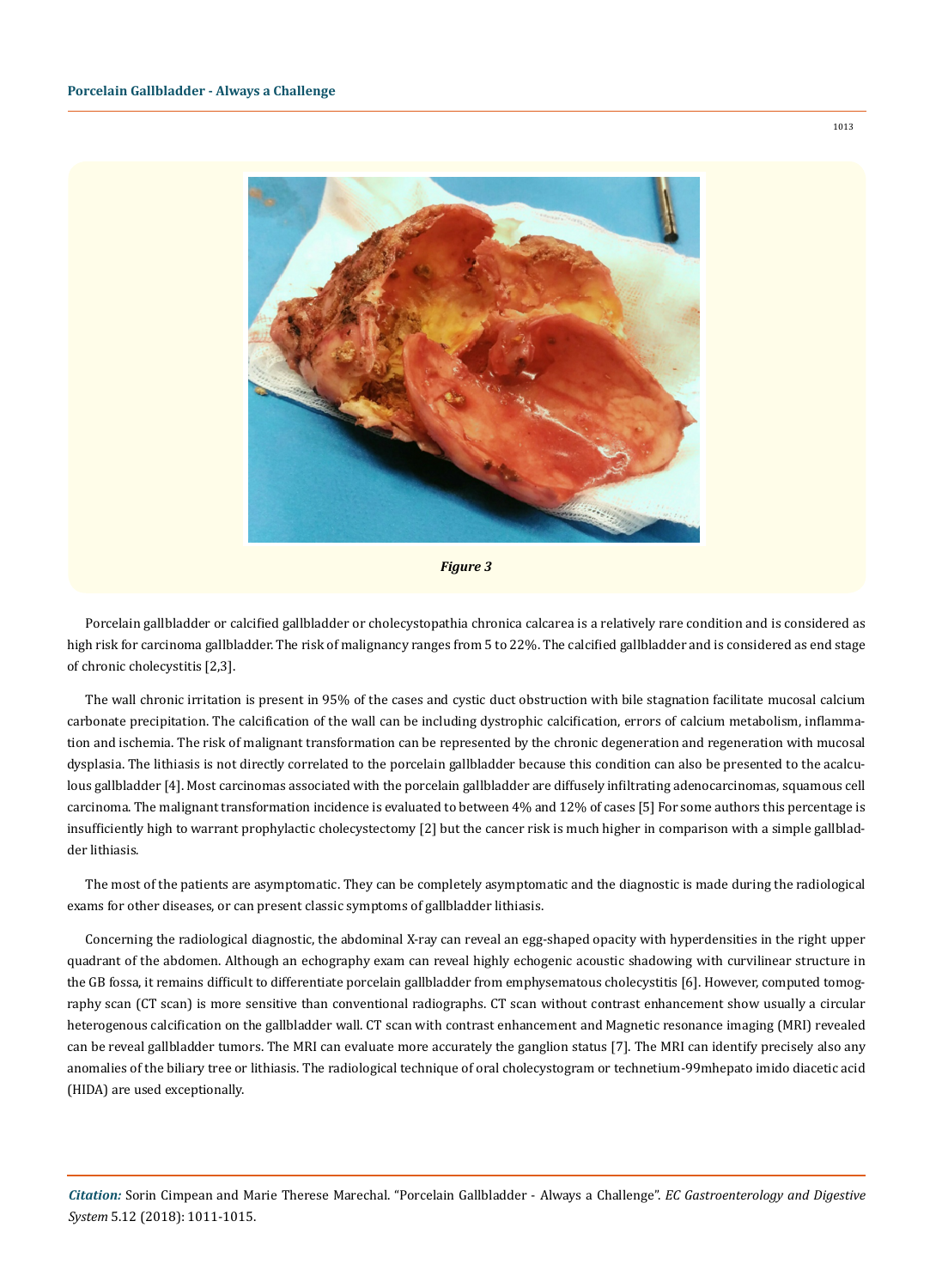In the presence of clinical or radiological suspicion for localized gallbladder malignancy, the operative treatment should not be delayed. However, in asymptomatic patients without radiographic findings of a mass, the risk of lifetime gallbladder malignancy presumably would be reduced from 6 to 0% to a 0.5% risk of peri-operative mortality [8].

Concerning the operative technique, the approach is always difficult because usually the normal plane between the gallbladder and the liver is very difficult to find. The surgeon must have in mind the malignant potential of the porcelain gallbladder and is indicated not to penetrate the gallbladder wall to avoid any malignant contamination of the peritoneal cavity. For this reason, if the plane is inexistent is a better solution to pass intro the liver bed, with the consequently risk of hemorrhage. The principle of dissection close to the gallbladder must be respected. If there is any preoperative suspicion of very difficult identification of the cystic duct or the common bile duct, the indocyanine green fluorescence cholangiography technique is recommended. This technique allows a proper identification of the biliary elements and minimize the risk of iatrogenic injuries. The principle of "critical view of safety" must be respected before clipping or sectioning. We think that the laparotomy conversion does not give a necessary advantage in comparison with the laparoscopy, were all the elements are significantly magnified and using gravity by the operative table positioning and or by adding one or two trocars an appropriate exposition can be accomplished. This advice does not imply the situations of uncontrolled hemorrhage, major bile duct injuries or when the surgeon have a limited experience in laparoscopy.

For the patient who presents ho presents gallbladder wall calcifications some authors [9], consider that the surveillance of the asymptomatic patients who presents no higher risk of developing gallbladder malignancy, compared to an operative approach. In case of symptoms presence, the prophylactic cholecystectomy should be performed but avoided for the patients with limited life expectancy and significant co-morbidities. However, a nonoperative approach may subsequently require close follow-up [10].

#### **Conclusion**

Facing a potentially malignant risk of the porcelain gallbladder, a prophylactic cholecystectomy may be a good advice to give to the asymptomatic patients. For the symptomatic patients the decision of cholecystectomy is simple. The surgeon must be prepared for a potentially difficult surgical intervention. The conversion to laparotomy is not always the best solution facing a difficult dissection. The utilization of indocyanine green fluorescence cholangiography technique can offer on important advantage in case of difficult dissection of the cystic duct.

#### **Bibliography**

- 1. Gómez-López J-R., *et al*[. "A porcelain gallbladder and a rapid tumor dissemination".](https://www.ncbi.nlm.nih.gov/pubmed/25568797) *Annals of Medicine and Surgery* 3.4 (2014): 119- [122.](https://www.ncbi.nlm.nih.gov/pubmed/25568797)
- 2. Pilgrim CHC., *et al*[. "Modern perspectives on factors predisposing to the development of gallbladder cancer".](https://www.ncbi.nlm.nih.gov/pubmed/23458506) *HPB* 15.11 (2013): 839- [844.](https://www.ncbi.nlm.nih.gov/pubmed/23458506)
- 3. Goel A., *et al*. "Porcelain Gallbladder". *[Euroasian Journal of Hepato-Gastroenterology](https://www.ncbi.nlm.nih.gov/pmc/articles/PMC5670266/)* 7.2 (2017): 181-182.
- 4. [Stephen A Geller and Fernando Peixoto Ferraz de Camposd. "Porcelain gallbladder".](https://www.researchgate.net/publication/287405401_Porcelain_gallbladder) *Autopsy and Case Reports* 5.4 (2015): 5-7.
- 5. [Shivanna Puttasubbappa P and Pallavi P. "Porcelain Gallbladder Mimicking Carcinoma Gallbladder-a Case Report and Review of Lit](https://www.ncbi.nlm.nih.gov/pubmed/24426566)erature". *[Indian Journal of Surgery](https://www.ncbi.nlm.nih.gov/pubmed/24426566)* 75.1 (2013): 208-209.
- 6. Iqbal S., *et al*[. "Porcelain Gallbladder: Often an Overlooked Entity".](https://www.ncbi.nlm.nih.gov/pubmed/28924614) *The Surgery Journal* 3.4 (2017): e145-e147.
- 7. Igami T., *et al*[. «Single-incision laparoscopic cholecystectomy for porcelain gallbladder: A case report: SILC for porcelain gallbladder".](https://www.ncbi.nlm.nih.gov/pubmed/23347708)  *[Asian Journal of Endoscopic Surgery](https://www.ncbi.nlm.nih.gov/pubmed/23347708)* 6.1 (2013): 52-54.

*Citation:* Sorin Cimpean and Marie Therese Marechal. "Porcelain Gallbladder - Always a Challenge". *EC Gastroenterology and Digestive System* 5.12 (2018): 1011-1015.

1014